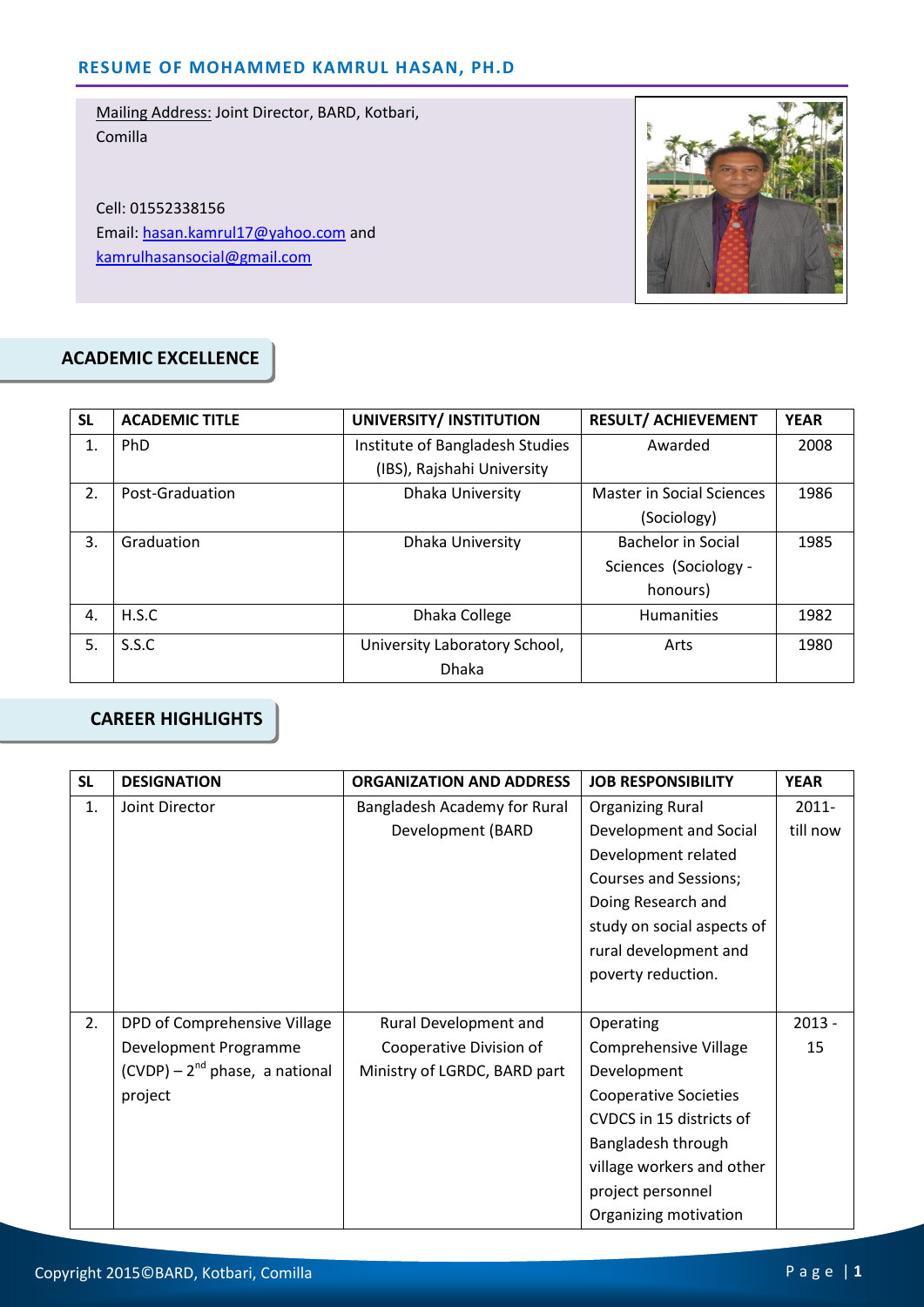Cell: 01552338156 Email: hasan.kamrul17@yahoo.com and kamrulhasansocial@gmail.com



|    |                           |             | and training programme |       |
|----|---------------------------|-------------|------------------------|-------|
|    |                           |             | on various social      |       |
|    |                           |             | development field and  |       |
|    |                           |             | arranging technical    |       |
|    |                           |             | training for the       |       |
|    |                           |             | unemployed rural male  |       |
|    |                           |             | and female youth for   |       |
|    |                           |             | rising their income    |       |
| 3. | <b>Deputy Director</b>    | <b>BARD</b> | Training, Research and | 2000- |
|    |                           |             | academic works         | 2011  |
| 4. | <b>Assistant Director</b> | <b>BARD</b> | Training, Research and | 1992- |
|    |                           |             | academic works         | 2000  |

## **SPECILIZATION HIGHLIGHTS**

| <b>SL</b> | <b>AREAS OF SPECIALIZATION</b>                                                                    |
|-----------|---------------------------------------------------------------------------------------------------|
|           | Social Development and Comprehensive Rural Development                                            |
| 2.        | Research work or writings on social development and cooperative                                   |
| 3.        | Organizing training course and conducting academic sessions on various interest of social matters |
| 4.        | Participatory discussion with rural people on various issues and development particularly in CVDP |

#### **PUBLICATION HIGHLIGHTS**

| <b>SL</b> | <b>TYPES OF PUBLICATION</b> | <b>NUMBER</b>                                    | <b>REMARKS</b>        |
|-----------|-----------------------------|--------------------------------------------------|-----------------------|
| 1.        | Books/ Research Reports     | 14 (Migration, Changing Agrarian                 | Including Bengali     |
|           |                             | Communities, Social Mobility and Changing        | book on Impact of     |
|           |                             | Village Society, Impact of Safety Net on Elderly | Mass Media            |
|           |                             | People, Village Studies on Moheshpur and         |                       |
|           |                             | Amua, Impact of Mass Media, Impact on VGD        |                       |
|           |                             | female Group, Changing National Policies and     |                       |
|           |                             | Small Farmers and etc)                           |                       |
| 2.        | Journal Article             | 10 (Classical Poverty Theories, Human            | Journals published in |
|           | (home and abroad)           | Development, Globalisation and implication to    | BARD, and             |
|           |                             | Rural Development ), Cyclone Sidre and           | International         |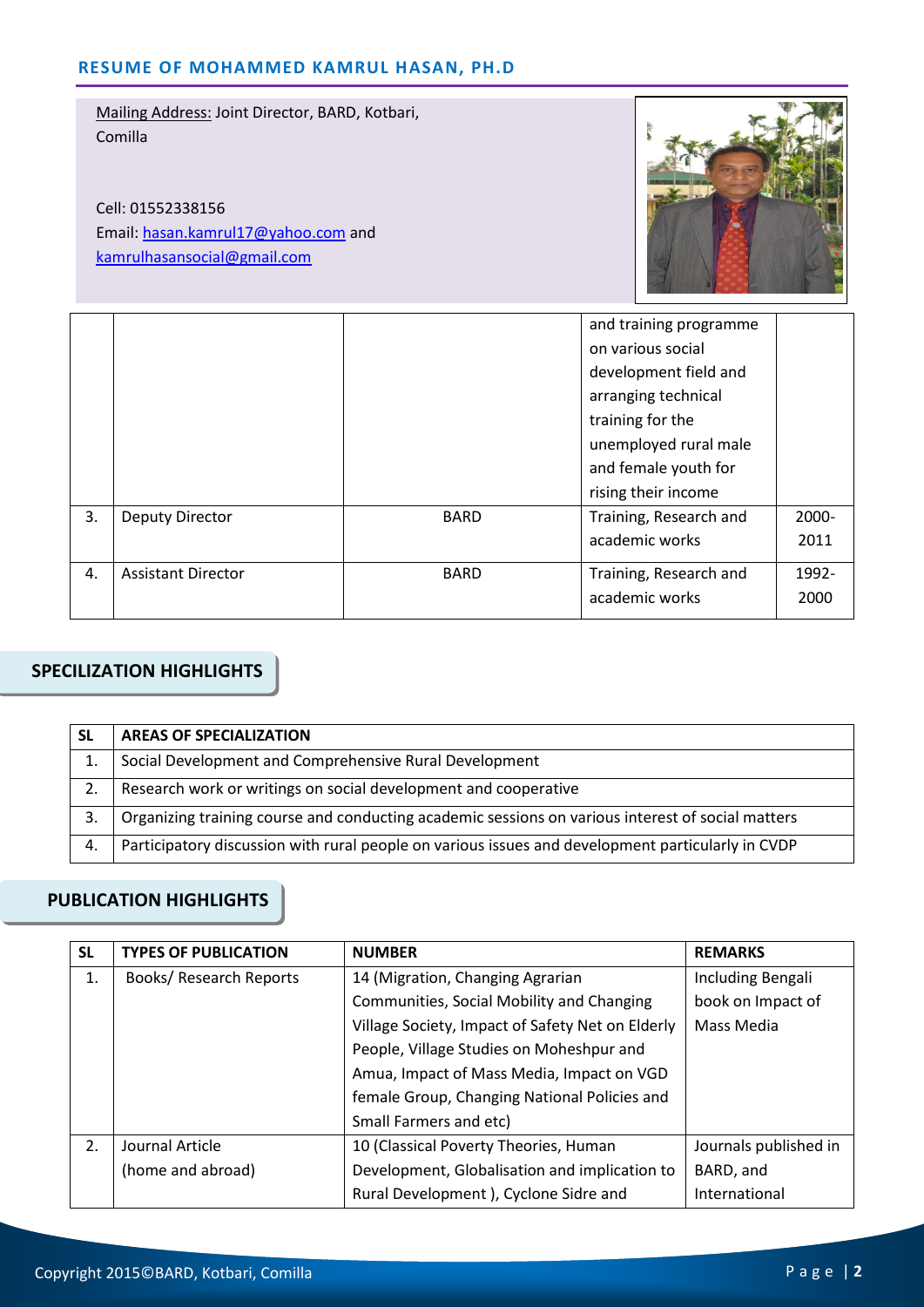Cell: 01552338156 Email: hasan.kamrul17@yahoo.com and kamrulhasansocial@gmail.com



| Coping, Rural Development and Changing |                                                   | Journals both in       |
|----------------------------------------|---------------------------------------------------|------------------------|
|                                        | Perspectives, , agriculture at hillock of Lalmai, | Bangla and English     |
|                                        | Cultural Heritage of Bangladesh and etc           |                        |
| <b>Others</b>                          | Seminar paper on village study and Self Reliant   | Previously performed   |
|                                        | Village Organisation in the age of                | as Assistant Editor of |
|                                        | globalisation: case of CVDP                       | Gram Unnyan of         |
|                                        | Editor of News letter of CVDP,                    | <b>BARD</b>            |

# **TRAINING**

| <b>SL</b> | <b>TRAINING TITLE</b>               | <b>ORGANIZATION</b>           | <b>LOCATION</b>  | <b>YEAR</b> |
|-----------|-------------------------------------|-------------------------------|------------------|-------------|
| 1.        | <b>Managing Human</b>               | National Institution of Rural | Hyderabad, India | 1996        |
|           | Development for Rural               | Development (NIRD)            |                  |             |
|           | Reconstruction                      |                               |                  |             |
| 2.        | <b>Integrated Rural Development</b> | <b>EICA</b>                   | Cairo, Egypt     | 2011        |
|           |                                     |                               |                  |             |
| 3.        | <b>Rural Housing</b>                | National Institution of Rural | Hyderabad, India | 2013        |
|           |                                     | Development (NIRD             |                  |             |
| 4.        | <b>Training of Trainers</b>         | <b>BSTD and BARD</b>          | Bangladesh       | 1997 and    |
|           |                                     |                               |                  | 2003        |
| 5.        | Research Methodology;               | BARD and SDC                  | Bangladesh       | 1994, 1993, |
|           | Participatory Research;             |                               |                  | 2012        |
|           | <b>Project Management</b>           |                               |                  |             |

### **PERSONAL INFORMATION**

|                | <b>Complete Name</b>   | Mohammed Kamrul Hasan, PhD                                    |
|----------------|------------------------|---------------------------------------------------------------|
| 2 <sub>1</sub> | Date of Birth          | $1st$ July 1964                                               |
| 3.             | <b>Blood Group</b>     | B positive                                                    |
| 4.             | NID No.                | 1923309335759                                                 |
| 5.             | <b>Present Address</b> | BARD campus, Bangladesh Academy for Rural Development (BARD), |
|                |                        | Kotbari, Comilla, Bangladesh                                  |
|                |                        |                                                               |
| 6.             | Permanent              | South Ilisha, Parangonj, Bhola Sadar, Bhola, Bangladesh       |
|                | Address                |                                                               |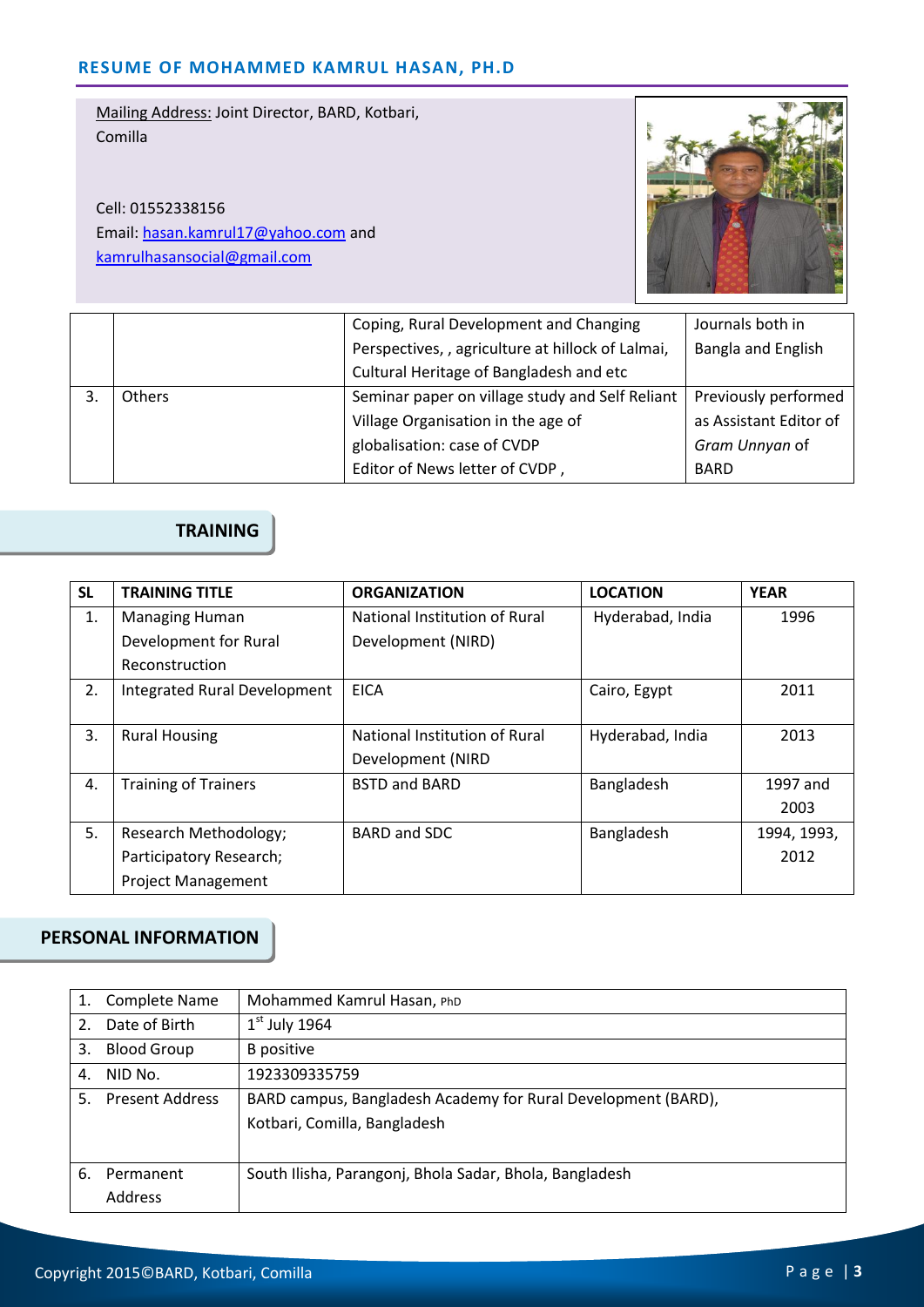Cell: 01552338156 Email: hasan.kamrul17@yahoo.com and kamrulhasansocial@gmail.com



| Hobby | $\bullet$ Reading       |
|-------|-------------------------|
|       | • Gossiping and walking |
|       | • Enjoy Nature          |

#### **VALIDATION**

"All the information and data presented here are true to the best of my knowledge".

Dr. Mohammed Kamrul Hasan